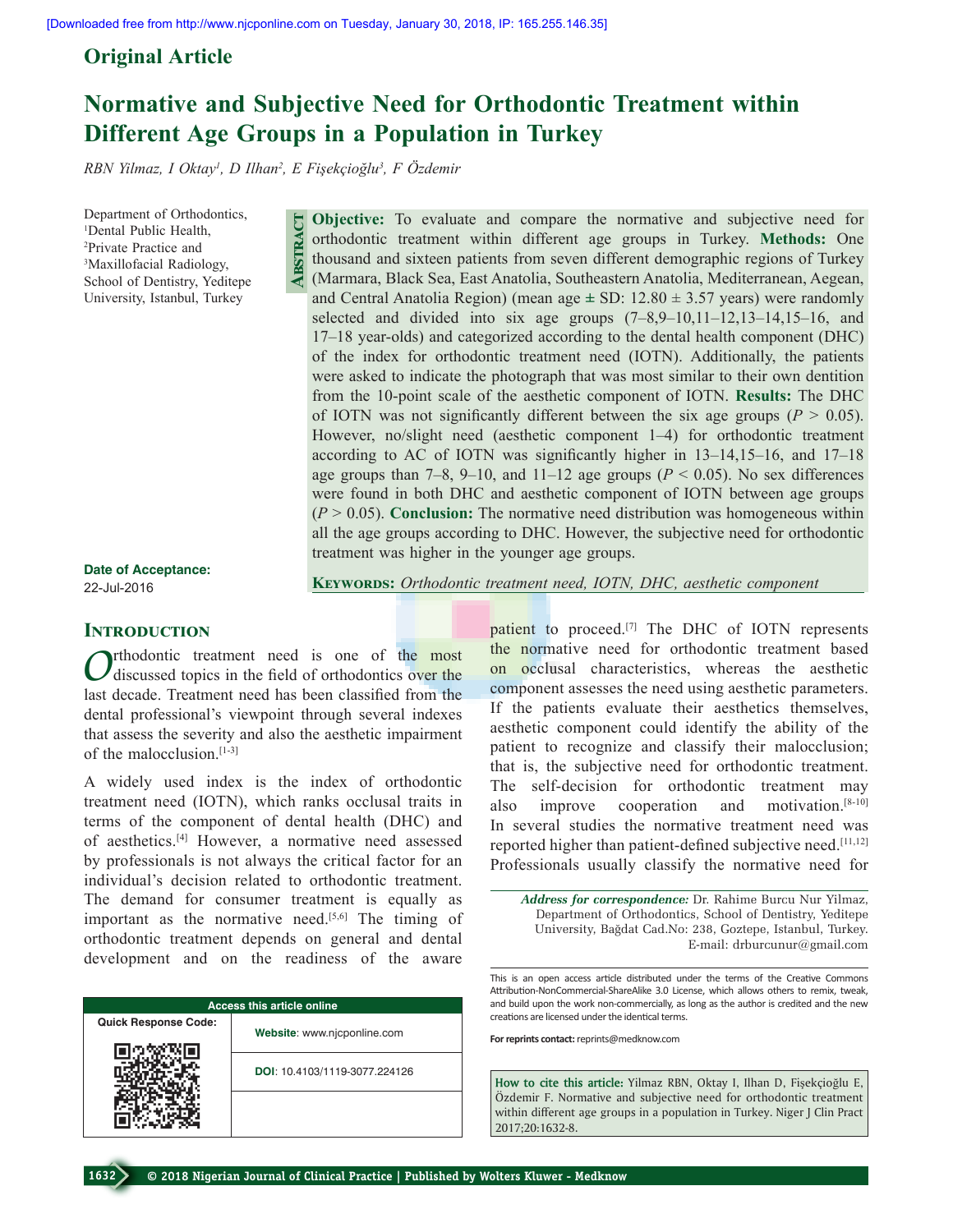treatment, whereas the subjective need for orthodontic treatment may also be assessed by the layperson. The needs of patients are frequently associated with visible types of malocclusions such as overjet, crowding, and spacing. Previous knowledge regarding malocclusion types, the psychological status and social environment of the patient and also individual motivation plays a major role in this perception. However, it is still uncertain, whether the need for orthodontic treatment and the awareness are affected by patient sex and age. Epidemiological and genetic studies have indicated insignificant sex differences in the prevalence and severity of malocclusions.<sup>[13,14]</sup> However, it has been found that a predominantly higher number of female patients seek orthodontic treatment.[15] Women are more critical of their occlusion and assign greater importance to their appearance and, therefore, are more realistic in their assessment of orthodontic treatment need.[16,17] Alternative studies have reported no sex difference associated with a self-perceived need for orthodontic treatment.<sup>[18,19]</sup> Researches directed at the influence of age on normative and subjective treatment need have also been performed.[20,21] However, few have assessed a diverse age group. Therefore, the aim of the present study was to evaluate and compare the normative need for orthodontic treatment and the subjective aesthetic recognition of physical dental appearance of patients at different age levels.

## **SUBJECTS AND METHODS**

The present study was approved by the Ethic Committee of Yeditepe University and guidelines of Helsinki Declaration have followed. Moreover, the National Ministry of Education and also each Head of School were contacted to obtain permission to evaluate the students.

#### **Study sample**

The study was a part of an oral health survey conducted on 3040 individuals in Turkey. The participants were selected from the seven different demographic regions of Turkey (Marmara, Black Sea, East Anatolia, Southeastern Anatolia, Mediterranean, Aegean, and Central Anatolia Region) and evaluated by a team of health professionals (Orthodontia, Periodontology, Maxillofacial Radiology, and Public Health). In each demographic region, the survey team visited at least two schools in downtown, as well as rural regions and subject selection was performed by a randomized sampling strategy: the first, third, fifth, seventh, and ninth student on the name list of each

class were evaluated. Participants were excluded from the study according the following reasons: first, who were already undergoing or had history of orthodontic treatment  $(n = 34)$ , second, who were younger than 7 years  $(n = 20)$ , and third, who were older than 18  $(n = 2070)$ .

A total of 1016 participants (494 female, 522 male) with a mean age of  $12.80 \pm 3.57$  were enrolled. The study group was divided into six subgroups according to chronological age: Group A (7–8 years), Group B  $(9-10 \text{ years})$ , Group C  $(11-12 \text{ years})$ , Group D  $(13-$ 14 years), Group E (15–16 years), and Group F (17– 18 years). The normative and subjective need was determined using the DHC and aesthetic component of IOTN, respectively. One orthodontist (R.B.N.Y.) evaluated the dental health component clinically. The students, sitting in ordinary class chairs, were evaluated under blue–white color light by using a plane mouth mirror. To determine the normative orthodontic treatment need (DHC) a number of variables such as missing teeth, overjet, crossbite, displacement of contact points, and overbite were recorded [Table 1]. At the same time, the students were given time to examine their dental appearance using a mirror and afterwards they were also asked to categorize their dental appearance by using the 10-point scale of the aesthetic component series of illustrative photographs according to attractiveness. Both components of IOTN have five categories (1. No need, 2. Slight need, 3. Borderline, 4. Need, and 5. Severe need for orthodontic treatment), which can be summarized into three as slight/no need. borderline, and need/severe need for orthodontic treatment. DHC grades 1–2 and aesthetic component grades 1–4 represent *slight/no need*, DHC grade 3 and aesthetic component grades 5–7 show borderline need and DHC grades 4–5 and AC grades 8–10 demonstrate *need/severe need* for orthodontic treatment.

## **Statistical analysis**

The data were evaluated using Statistical Package for Social Sciences 15.0 for Windows. To analyze the data, descriptive statistical methods (mean value, prevalence ratio, and standard deviation) were performed. A chisquare test was applied to evaluate any significant differences between the categories of DHC and aesthetic component according to age and also sex. For all statistical analyses, *P* value less than 0.05 was considered as statistically significant.

## **Results**

In all age groups, approximately, half (45.9–57.6%) of the sample had need/severe need, whereas between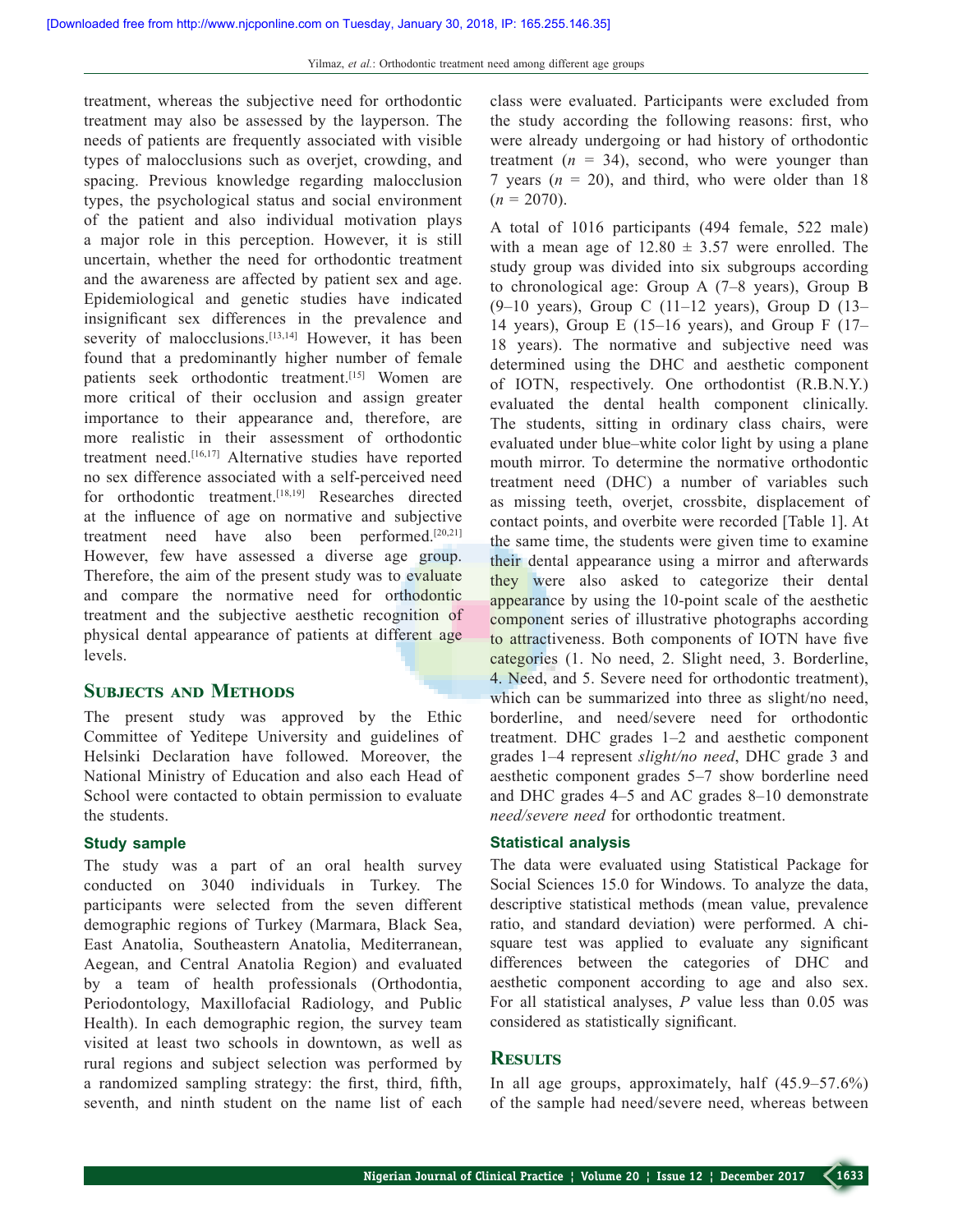|                      | Table 1: Dental health component of the index of orthodontic treatment need                                                                                                              |
|----------------------|------------------------------------------------------------------------------------------------------------------------------------------------------------------------------------------|
| <b>DHC</b>           |                                                                                                                                                                                          |
| Grade 5 (Severe)     | Defects of cleft lip and/or palate.                                                                                                                                                      |
|                      | Increased overjet greater than 9 mm.                                                                                                                                                     |
|                      | Reverse overjet greater than 3.5 mm with reported masticatory or speech difficulties.                                                                                                    |
| Grade 4 (Need)       | Impeded eruption of teeth (with the exception of third molars) due to crowding, displacement, the<br>presence of supernumerary teeth, retained primary                                   |
|                      | teeth, and any other pathological cause.                                                                                                                                                 |
|                      | Extensive hypodontia with restorative implication (more than one tooth missing in any quadrant)<br>requiring pre-restorative orthodontics.                                               |
| Grade 3 (Borderline) | Increased overjet greater than 6 mm but less than or equal to 9 mm.                                                                                                                      |
|                      | Reverse overjet greater than 3.5 mm with no reported masticatory or speech difficulties.                                                                                                 |
| Grade 2 (Slight)     | Reverse overjet greater than 1 mm but less than or equal to 3.5 mm with reported masticatory or<br>speech difficulties.                                                                  |
| Grade 1 (None)       | Anterior or posterior crossbites with greater than 2 mm displacement between retruded contact<br>position and intercuspal position.                                                      |
|                      | Posterior lingual crossbites with no occlusal contact in one or both buccal segments.                                                                                                    |
|                      | Severe displacement or teeth greater than 4 mm.                                                                                                                                          |
|                      | Extreme lateral or anterior open bite greater than 4 mm.                                                                                                                                 |
|                      | Increased and complete overbite causing notable indentation on the palate or labial gingivae.                                                                                            |
|                      | Patient referred by colleague for collaborative care, for example, periodontal, restorative, or TMJ<br>considerations.                                                                   |
|                      | Less extensive hypodontia requiring pre-restorative orthodontics or orthodontic space closure to<br>obviate the need for a prosthesis (not more than one tooth missing in any quadrant). |
|                      | Increased overjet greater than $3.5$ mm but less than or equal to 6 mm with incompetent lips at<br>rest.                                                                                 |
|                      | Reverse overjet greater than 1 mm but less than or equal to 3.5 mm.                                                                                                                      |
|                      | Increased and complete overbite with gingival contact but without indentations or signs of<br>trauma.                                                                                    |
|                      | Anterior or posterior crossbites with less than or equal to 2 mm but greater than 1 mm displacement<br>between retruded contact position and intercuspal position.                       |
|                      | Moderate lateral or anterior open bite greater than 2 mm but less than or equal to 4 mm.                                                                                                 |
|                      | Moderate displacement of teeth greater than 2 mm but less than or equal to 4 mm.                                                                                                         |
|                      | Increased overjet greater than 3.5 mm but less than or equal to 6 mm with competent lips at rest.                                                                                        |
|                      | Reverse overjet greater than 0 mm but less than or equal to 1 mm.                                                                                                                        |
|                      | Increased overbite greater than 3.5 mm with no gingival contact.                                                                                                                         |
|                      | Anterior or posterior crossbites with less than or equal to 1 mm displacement between retruded<br>contact position and intercuspal position.                                             |
|                      | Small lateral or anterior open bites greater than 1 mm but less than or equal to 2 mm.                                                                                                   |
|                      | Pre-normal or post-normal occlusions with no other anomalies.                                                                                                                            |
|                      | Mild displacement of teeth greater than 1 mm but less than or equal to 2 mm.                                                                                                             |
|                      | Other variation in occlusion including displacement less than or equal to 1 mm.                                                                                                          |

#### Reproduced from [4]

1/4 and 1/3 (24.332.9%) had no or slight need for orthodontic treatment according to the DHC. The no/slight, borderline, and need/severe need category for orthodontic treatment need according to the DHC of IOTN did not show a significant difference between the six age groups and sexes  $(P > 0.05)$ [Tables 2 and 3]. In contrast, no/slight, borderline, and

need/severe need category for orthodontic treatment need groups according to aesthetic component of IOTN showed significant differences among the age groups  $(P < 0.05)$  [Table 4]. No/slight need for orthodontic treatment was significantly higher in groups D  $(13-14 \text{ years})$ , E  $(15-16 \text{ years})$ , and F (17–18 years) compared with group A (7–8 years),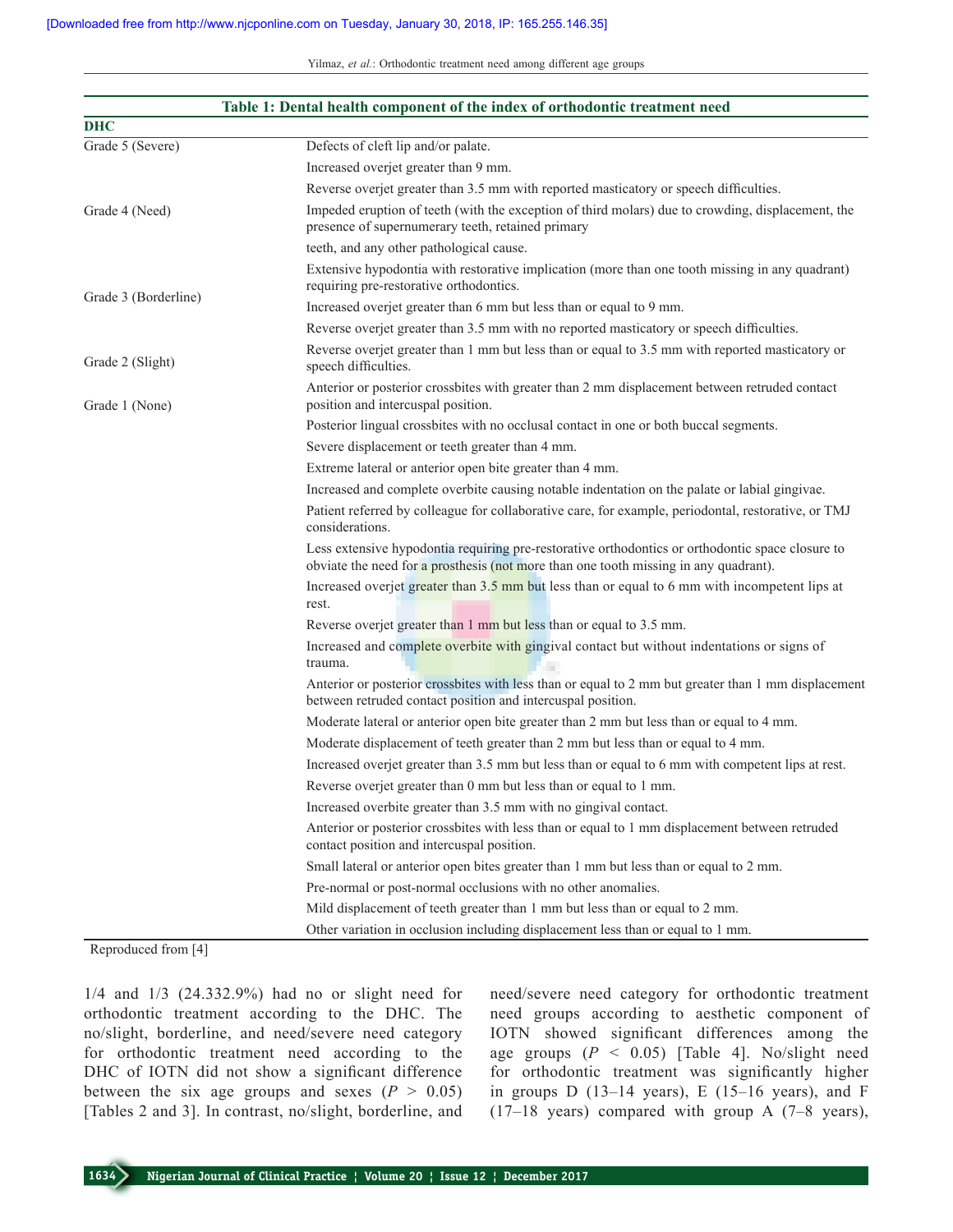| Table 2: Assessment of dental health component (index of orthodontic treatment need) among different age groups |                       |                   |                         |       |  |
|-----------------------------------------------------------------------------------------------------------------|-----------------------|-------------------|-------------------------|-------|--|
| <b>Chronological Age</b>                                                                                        | <b>DHC</b>            |                   |                         |       |  |
|                                                                                                                 | <b>No/Slight need</b> | <b>Borderline</b> | <b>Need/Severe need</b> |       |  |
|                                                                                                                 | $(DHC 1-2)$           | (DHC 3)           | $(DHC 4-5)$             |       |  |
|                                                                                                                 | $n\ (\%)$             | $n\,(^0/6)x$      | n(%)                    |       |  |
| Group A (7-8 years)                                                                                             | 28(32.9)              | 18(21.2)          | 39(45.9)                |       |  |
| Group B $(9-10 \text{ years})$                                                                                  | 44 (24.3)             | 34(18.8)          | 103(56.9)               |       |  |
| Group C $(11-12 \text{ years})$                                                                                 | 58 (30.2)             | 31(16.1)          | 103(53.6)               |       |  |
| Group $D(13-14 \text{ years})$                                                                                  | 57(28.2)              | 32(15.8)          | 113(55.9)               | 0.638 |  |
| Group $E(15-16 \text{ years})$                                                                                  | 41 $(29.5)$           | 24(17.3)          | 74 (53.2)               |       |  |
| Group $F(17-18 \text{ years})$                                                                                  | 65(30.0)              | 27(12.4)          | 125(57.6)               |       |  |

\*Chi-square test

#### **Table 3: Comparison of gender in dental health component (index of orthodontic treatment need)categories among age groups**

| Age           |                                      |          |                              | <b>DHC</b>                  |          |                                        |           |
|---------------|--------------------------------------|----------|------------------------------|-----------------------------|----------|----------------------------------------|-----------|
| groups        | <b>Need/Severe need</b><br>(DHC 1-2) |          | <b>Borderline</b><br>(DHC 3) |                             |          | <b>Need/Severe need</b><br>$(DHC 4-5)$ |           |
|               |                                      |          |                              |                             |          |                                        |           |
|               | $n(^{0}/_{0})$                       |          | $n(^{0}/_{0})$               | $n\left(\frac{0}{0}\right)$ |          |                                        |           |
|               | A                                    | 10(35.7) | 18(64.3)                     | 7(38.9)                     |          | 11(61.1)                               | 18 (46.2) |
| B             | 22(50.0)                             | 22(50.0) | 17(50.0)                     |                             | 17(50.0) | 51 (49.5)                              | 52(50.5)  |
| $\mathcal{C}$ | 29(50.0)                             | 29(50.0) | 16(51.6)                     |                             | 15(48.4) | 51 (49.5)                              | 52(50.5)  |
| D             | 31(54.4)                             | 26(45.6) | 12(37.5)                     |                             | 20(62.5) | 49 (43.4)                              | 64 (56.6) |
| E             | 22(53.7)                             | 19(46.3) | 14(58.3)                     |                             | 10(41.7) | 38 (51.4)                              | 36(48.6)  |
| F             | 41(63.1)                             | 24(36.9) | 13(48.1)                     |                             | 14(51.9) | 53 (42.4)                              | 72(57.6)  |
| P             |                                      | 0.267    |                              | 0.662                       |          |                                        | 0.740     |

A: 7-8 years, B: 9-10 years, C: 11-12 years, D: 13-14 years, E: 15-16 years, F: 17-18 years. \*Chi-square test

| Table 4: Assessment of aesthetic component (index of orthodontic treatment need) among different age groups |                |                   |                         |          |  |
|-------------------------------------------------------------------------------------------------------------|----------------|-------------------|-------------------------|----------|--|
| <b>Chronological Age</b>                                                                                    | AC             |                   |                         |          |  |
|                                                                                                             | No/Slight need | <b>Borderline</b> | <b>Need/Severe need</b> |          |  |
|                                                                                                             | $(AC 1-4)$     | $(DHC 5-7)$       | $(DHC 8-10)$            |          |  |
|                                                                                                             | $n$ (%)        | n(%)              | $n(^{0}/_{0})$          |          |  |
| Group A (7-8 years)                                                                                         | 70 (82.4)      | 10(11.8)          | 5(5.9)                  |          |  |
| Group B $(9-10 \text{ years})$                                                                              | 153 (84.5)     | 20(11.0)          | 8(4.4)                  |          |  |
| Group C $(11-12 \text{ years})$                                                                             | 157(81.8)      | 22(11.5)          | 13(6.8)                 |          |  |
| Group $D(13-14 \text{ years})$                                                                              | 177(87.6)      | 16(7.9)           | 9(4.5)                  | $0.010*$ |  |
| Group $E(15-16 \text{ years})$                                                                              | 129(92.8)      | 8(5.8)            | 2(1.4)                  |          |  |
| Group $F(17-18 \text{ years})$                                                                              | 204(94.0)      | 10(4.6)           | 3(1.4)                  |          |  |

Chi-square test, \*P<0.05

B (9–10 years), and C (11–12 years) (*P* < 0.05). No differences were recorded between groups D (13–14 years), E (15–16 years), and F (17–18 years) and also between A  $(7-8$  years), B  $(9-10$  years), and C (11–12 years) ( $P > 0.05$ ) for no/slight, borderline, and

need/severe need for orthodontic treatment categories according to the aesthetic component. Similarly to DHC, no sex difference was found in aesthetic component categories among age groups  $(P > 0.05)$ [Table 5].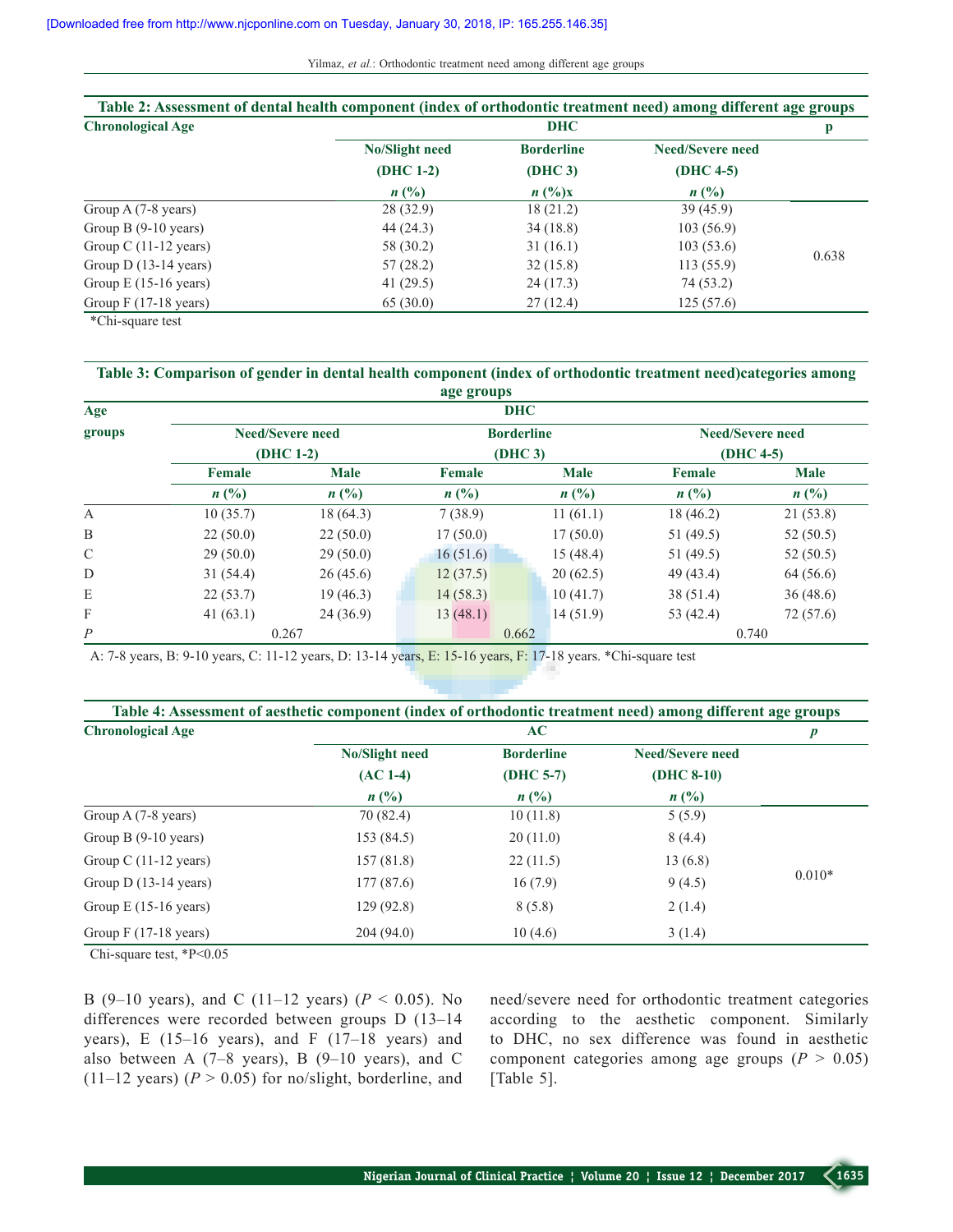|               |                                 |                | groups        |                   |                |                                            |
|---------------|---------------------------------|----------------|---------------|-------------------|----------------|--------------------------------------------|
| Age<br>groups |                                 |                |               | AC                |                |                                            |
|               |                                 | No/Slight need |               | <b>Borderline</b> |                | <b>Need/Severe need</b>                    |
|               | $(AC 1-4)$                      |                | $(AC 5-7)$    |                   | $(AC 8-10)$    |                                            |
|               | <b>Female</b><br>$n(^{0}/_{0})$ | <b>Male</b>    | <b>Female</b> | <b>Male</b>       | Female         | <b>Male</b><br>$n\left(\frac{0}{0}\right)$ |
|               |                                 | $n(^{0}/_{0})$ | $n$ (%)       | $n(^{0}/_{0})$    | $n(^{0}/_{0})$ |                                            |
| А             | 29(41.4)                        | 41(58.6)       | 5(50.0)       | 5(50.0)           | 1(20.0)        | 4(80.0)                                    |
| B             | 72(47.1)                        | 81 (52.9)      | 12(60.0)      | 8(40.0)           | 6(75.0)        | 2(25.0)                                    |
| $\mathcal{C}$ | 80(51.0)                        | 77(49.0)       | 9(40.9)       | 13(59.1)          | 7(53.8)        | 6(46.2)                                    |
| D             | 83 (46.9)                       | 94(53.1)       | 7(43.8)       | 9(56.3)           | 2(22.2)        | 7(77.8)                                    |
| E             | 69(53.5)                        | 60(46.5)       | 4(50.0)       | 4(50.0)           | 1(50.0)        | 1(50.0)                                    |
| F             | 102(50.0)                       | 102(50.0)      | 4(40.0)       | 6(60.0)           | 1(33.3)        | 2(66.7)                                    |
| P             |                                 | 0.622          |               | 0.850             |                | 0.248                                      |
|               | ___<br>------                   | _ _ _ _        |               | .                 |                |                                            |

**Table 5: Comparison of gender in aesthetic component (index of orthodontic treatment need) categories among age** 

A: 7-8 years, B: 9-10 years, C: 11-12 years, D: 13-14 years, E: 15-16 years, F: 17-18 years. \*Chi-square test; \*Chi-square test

## **Discussion**

The best age at which orthodontic treatment should be started is a matter of debate. Both physiological and psychological issues should be considered for the delivery of enhanced treatment outcomes. Nevertheless, one of the most critical but always overlooked criteria governing the success of orthodontic treatment is the cooperation of the patient.[22] If the patient determinate his need for orthodontic treatment, the cooperation and the success of treatment may be increased. Therefore, one of the main objectives of professionals should be to integrate patient-based and professional-based need for treatment and to determine the ideal age for the onset of orthodontic treatment. Firs, the differences in normative need for the commencement of treatment from childhood through adolescence to adulthood should be identified. If discrepancies and disagreement are stated, treatment should start at an age when the shift of normative need from 'borderline' to 'severe need' occurs. If agreement for normative need between age groups is evident, the age, at which subjective need and awareness of the patient about dental appearance arises may be applied to determine the onset of orthodontic treatment. Therefore, the aim in this study was to compare normative and subjective need for orthodontic treatment within different age groups using both components of the IOTN.

The IOTN ranks various occlusal traits and aesthetic impairment using the DHC and aesthetic components, respectively.<sup>[23]</sup> Borzabadi-Farahani<sup>[24]</sup> stated that orthodontic treatment need indices are important in epidemiological studies and resource planning. However, the same author added that apart from very severe malocclusions such as malocclusions with cleft lip/palate or impacted teeth, the hierarchy that was used in the DHC of the IOTN is not evidenced based and there is no strong evidence that patients in other categories of IOTN (DHC grade of 1–4) will put their oral health at risk, if they turn down orthodontic treatment. The determined DHC as a represents the normative treatment need, whereas the aesthetic component can be performed by the professionals or patients themselves to reveal their self-perceived or subjective need. The aesthetic perception is of subjective nature and depends on multiple factors such as the attitude of the participants, the social environment, and the economic status of the family. Of course, variable perceptions of attractiveness and orthodontic need are also present among cultures and countries, which is a limitation of the aesthetic component and DHC of the IOTN.<sup>[24,25]</sup> For example, a study investigated the orthodontic treatment need in Iranian schoolchildren $[26]$  and another in an adolescent population of Tirana<sup>[27]</sup> mentioned lower objective and higher subjective severe orthodontic treatment need (DHC 4–5, aesthetic component 8–10) compared with our findings. Further, Borzabadi-Farahani<sup>[28]</sup> suggested to use a short version of hard or soft tissue profile analyses instead of aesthetic component to assess the aesthetic aspect of the malocclusions to make the aesthetic assessment more objective. However, despite the aforementioned shortcomings, IOTN is popular, worldwide used, and has been taken into account by creating further indexes such as the index of orthognathic functional treatment need.<sup>[29-31]</sup> In addition, several studies have suggested using the subjective aesthetic component to assess a patient's awareness of his/her dental appearance and the motivation for orthodontic treatment.[8-10]

In the present study, individuals were divided into six subgroups according to age as:  $7-8$ ,  $9-10$ ,  $11-12$ ,  $13-14$ , 15–16, and 17–18 years. According to the findings, the younger age groups  $(7-8, 9-10, 11-12)$  years) reported significantly more self-perceived need for orthodontic treatment by their higher mean scores in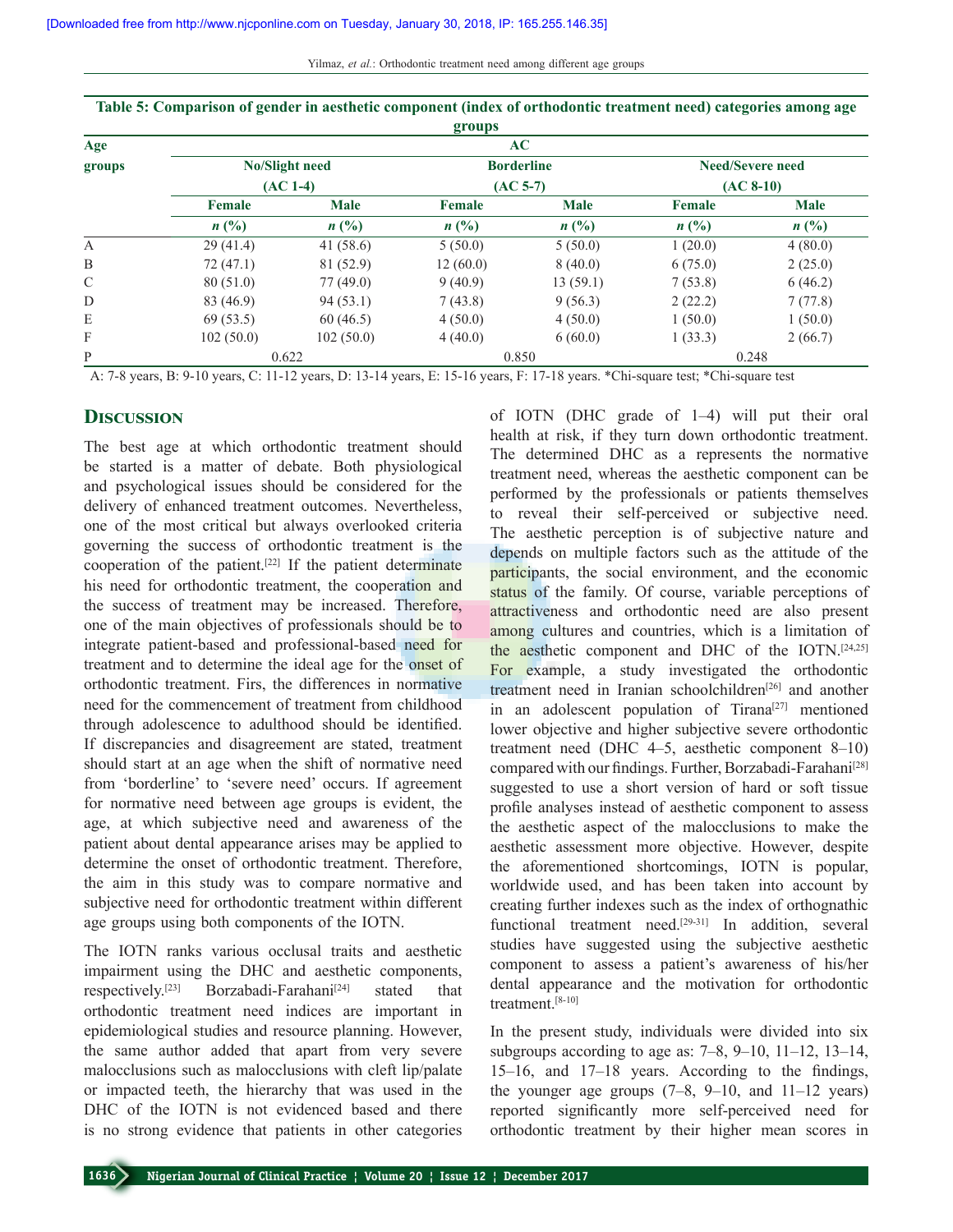the aesthetic component of IOTN than the older age groups (13–14, 15–16, and 17–18 years). Moreover, no significant difference between 7–8, 9–10, and 11–12 years age groups nor 13–14, 15–16, and 17–18 years age groups could be found for the aesthetic component.

Preadolescent children seek a model role, usually one of the parents. Therefore, they are more influenced by their family rather then their peers and easily adapt to established daily rules. Tung and  $Kivak^{[7]}$  examined the psychological issues for the decision to initiate orthodontic treatment in preadolescent patients. The younger age group (9–12 years) was found to be aware of their physical appearance and that of their peers. Pre-adolescents were identified as more future-orientated, whereas adolescents focused on the present time period. Therefore, preadolescents had more interest in functional and aesthetic oral improvements. Moreover, the patients of this age group had fewer concerns about the opinions of their peers compared with adolescents and were ideal candidates for orthodontic treatment. In a consideration of treatment adherence, Southard et al.<sup>[32]</sup> advised to start orthodontic treatment after the age of 6 years and to complete before the onset of puberty. However, adolescence is a time associated with concern about personal identity and acceptance by adults and peers. Adolescence is the usual time for seeking orthodontic treatment despite awareness of the malocclusion is reduced.<sup>[7]</sup> Chen and Hunter<sup>[33]</sup> also concluded that the prevalence of psychological impacts resulting from dental teasing were more frequent in children than adulthood. Normative treatment need was not significantly different between the age groups. Birkeland *et al*. [20] reviewed 157 untreated children from 11 years (T1) to 15 years (T2). The changes between T1 and T2 according to DHC were summarized as: improvement in 22 children, worsening in 52 children, and in the majority minimal changes was noted (only one DHC grade). Similarly, Chi *et al.*[34] assessed 152 children when they were 10 (T1) and 13 (T2) years old using the DHC and stated that many of them remained within the same category of DHC classification. Similarly, in the present study, the severity of malocclusion defined according to the DHC did not show significant differences between the age groups. It may be concluded that the categories of the DHC are homogeneously distributed between the age groups selected from childhood to adulthood. Both DHC and aesthetic component classification showed no significant sex differences between the current age groups. Similarly, several epidemiologic studies have documented no or little differences in the prevalence of malocclusion or need for orthodontic treatment between women and men,[11,26,35,36] whereas alternative studies identified sex differences

especially for the aesthetic component of IOTN.[25,37,38]

The present study was a part of an oral health survey conducted in seven demographic regions of Turkey. The participants were evaluated sequentially by several professionals from various departments clinically and consequently the examination duration was extended. Therefore, to shorten the evaluation time per participant, normative orthodontic treatment need was classified into three basic groups and the 31 oral features of the DHC were not recorded severally. The changes of these features with age should be investigated in further research to reveal information to augment the present study.

In summary, the following were found:

- No sex differences were identified for the aesthetic component and DHC classifications
- Normative need distribution was homogeneous between the age groups according to the DHC
- Based on aesthetic component of IOTN, the subjective/self-perceived need for orthodontic treatment was higher in 7–8, 9–10, and 11–12 age groups than  $13-14$ ,  $15-16$ , and  $17-18$  age groups according to the aesthetic component.

#### **Financial support and sponsorship** Nil.

#### **Conflicts of interest**

There are no conflicts of interest.

#### **References**

- 1. Draker HL, Albany NY. Handicapping labiolingual deviations: A proposed index for public health purpose. Am J Orthod Dentofacial Orthop 1960;46:295-05.
- 2. Grainger RM, Ghafari J, Locke SA, Bently JM. Longitudian evaluation of the Treatment Priority Index (TPI). Am J Orthod Dentofacial Orthop 1989;20:189-93.
- 3. Tang EL, Wei SH. Recording and measuring malocclusion: A review of the literature. Am J Orthod Dentofacial Orthop 1993;103:344-51.
- 4. Brook PH, Shaw WC. The development of an index of orthodontic treatment priority. Eur J Orthod 1989;11:309-20.
- 5. Gosney MBE. An investigation into some of the factors influencing the desire for orthodontic treatment. Br Dent J 1986;13:87-94.
- 6. Searcy VL, Chisick MC. Perceived, desired, and normatively determined orthodontic treatment needs in male US Army recruits. Community Dent Oral Epidemiol 1994;22:437-40.
- 7. Tung AW, Kiyak HA. Psychological influences on the timing of orthodontic treatment. Am J Orthod Dentofacial Orthop 1998;113:29-39.
- 8. Burden DJ, Pine CM. Self-perception of malocclusion among adoloscents. Community Dent Health 1995;12:89-92.
- 9. Mandall NA, Wright J, Conboy FM, O'Brien KD. The relationship between normative orthodontic treatment need and measures of consumer perception. Community Dent Health 2001;18:3-6.
- 10. Abdullah MSB, Rock WB. Perception of dental appearance using